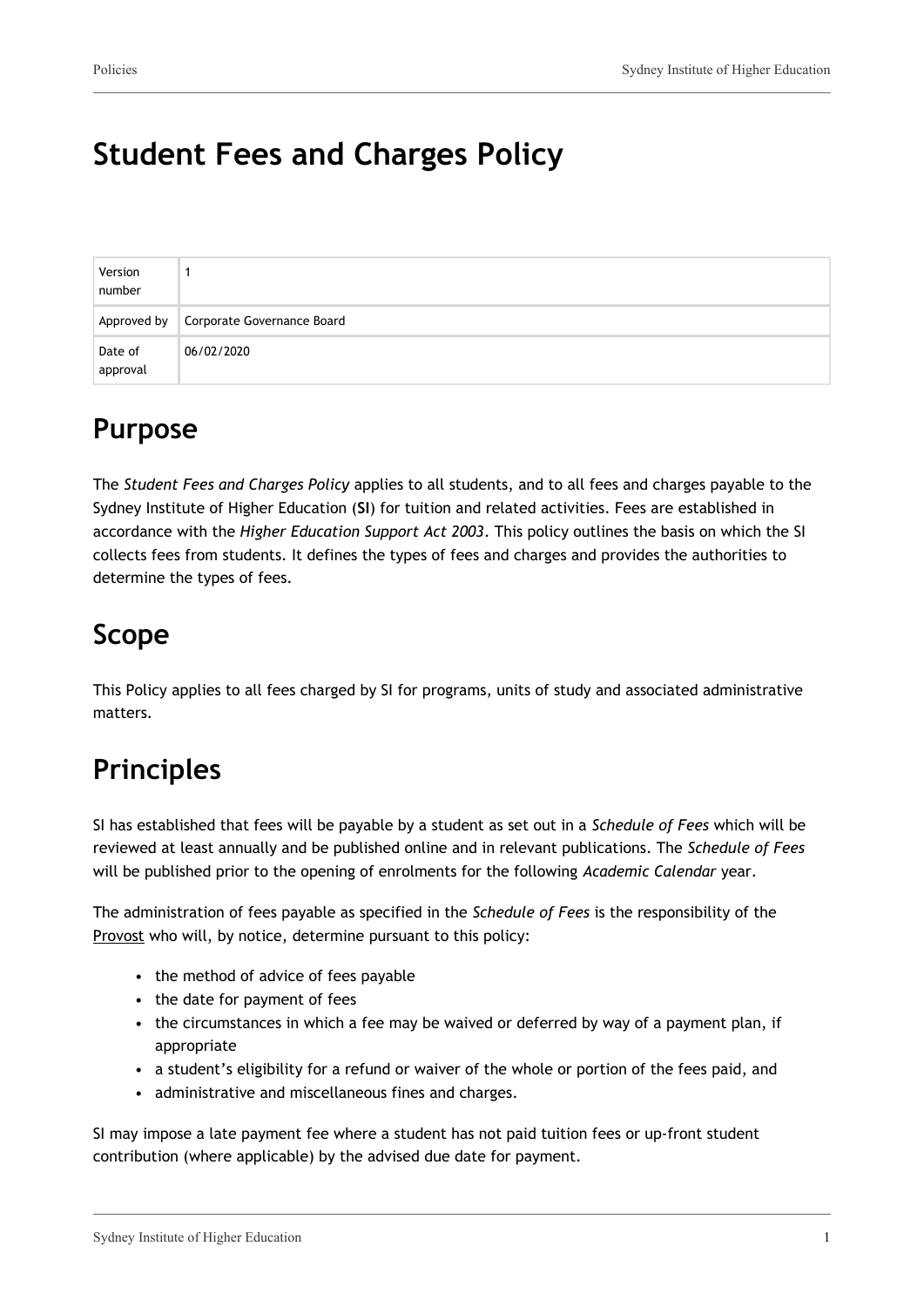SI may impose a late enrolment fee for enrolment or re-enrolment in courses that are not made by the advised due date for enrolment. The enrolment will not be made effective until such fee has been paid.

SI may impose a program cancellation fee for international fee-paying students.

SI will cancel the enrolment of a Commonwealth supported student who has not complied with their Department of Education obligations by the census date.

A fee-paying student who has not paid tuition fees by the advised due date may have the student's enrolment at SI cancelled.

A student who has outstanding fees owing to SI and the amount is greater than the threshold determined by the President for this purpose, will not be permitted further enrolment (except where any Commonwealth or State legislation or code of practice provides otherwise), will have their academic results withheld and will not be eligible to graduate until the debt is paid in full.

SI may set out charges for goods and services such as food, transport and accommodation costs associated with the provision of field trips that form part of the program.

SI may set student services and amenities fees.

Students may incur costs associated with their own personal professional accreditation, including, for example, special admissions tests required by external accrediting bodies or Government agencies.

### **Refunds**

The Provost refunds relevant fees to a student in accordance with *Program Modification and Tuition Fee Refund Policy* and this policy.

A student excluded, suspended or expelled under SI policy or procedure is not entitled to a refund (except where any Commonwealth or State legislation or code of practice provides otherwise).

#### **Grievances**

A student may seek a review of a decision to refuse a refund of student fees in whole or part. A student who remains dissatisfied following a review has no further internal avenue of appeal within SI. The student will have the option to lodge an external appeal pursuant to the *Student Complaints and Appeals Policy*. There may be costs involved in lodging an external appeal

The availability of a complaints and appeals process, i.e. the option to request a review under the *Student Complaints and Appeals Policy*, does not remove the right of a student to take action under Australia's consumer protection laws, concerning the refund of fees.

### **Policy Implementation and Monitoring**

The *Corporate Governance Board* delegates the responsibility for the day-to-day implementation of this